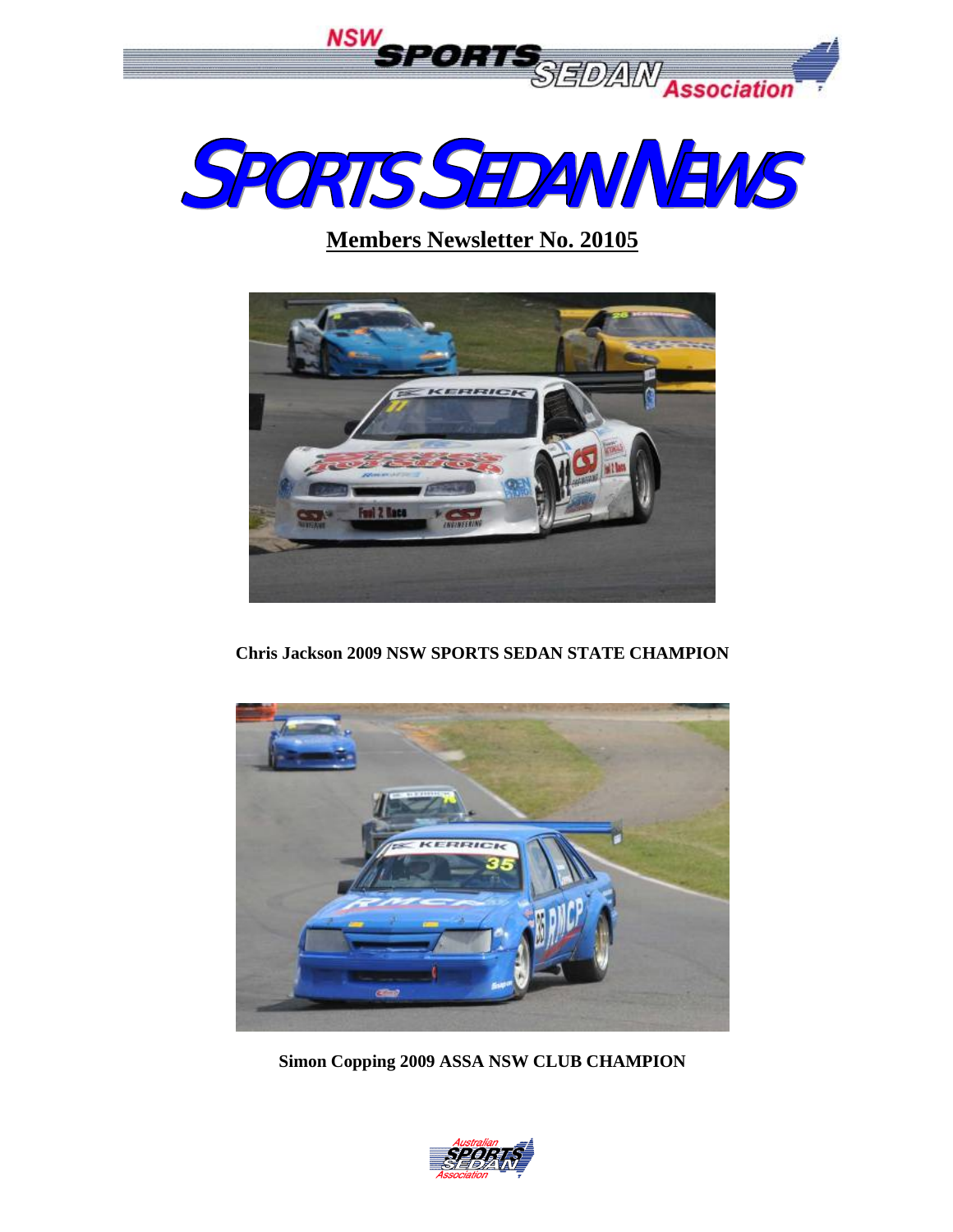#### **In This Newsletter**

| <b>Your Committee</b>             | Page 2  |
|-----------------------------------|---------|
| President's Report                | Page 3  |
| Vice President's Report           | Page 4  |
| ASSA Calendar of Events for 2010  | Page 6  |
| NSW Sports Sedans Static Display  | Page 7  |
| Entries for Round 3 Eastern Creek | Page 11 |
| Can I Help?                       | Page 11 |
| Sports Sedans DVDs For Sale       | Page 11 |
| <b>Point Scores</b>               | Page 12 |
| Round 4 Wakefield Park            | Page 13 |
| Round Sponsorship                 | Page 14 |
| Club Meetings for 2010            | Page 14 |
| New Website                       | Page 15 |
| Newsletter Submissions            | Page 15 |
| Have Your Entry Fees Paid For     | Page 15 |
| ASSA Membership 2010              | Page 16 |
| 2010 Best Presented Award         | Page 16 |
| <b>Used Tyre Register</b>         | Page 17 |
| Classifieds                       | Page 17 |
| The Final Word                    | Page 18 |
|                                   |         |

#### **Your Committee**

The ASSA NSW committee continues to work hard on increasing grid numbers and overall member participation for 2010. Some strategies discussed at previous meetings and mentioned in the last newsletter have already been adopted, and further avenues are still being explored to make Sports Sedans in NSW more competitive, more rewarding and more accessible.

The committee has been individually contacting members and Sports Sedan owners, to ascertain who will be on track for 2010. The results have been good, with almost 20 starters at the opening round of the championship at Eastern Creek and 14 entries for Round 2 at Wakefield Park. We are hoping to carry that momentum into Round 3 at Eastern Creek, with the aim of at least 20 Sports Sedans on the grid.

| The ASSA NSW committee for 2010 is: |  |  |  |
|-------------------------------------|--|--|--|
|                                     |  |  |  |

| President            | Andrew McKellar         | 0430 717 622 | gizzmo15@optusnet.com.au      |
|----------------------|-------------------------|--------------|-------------------------------|
| Vice President       | Sean Sullivan           | 0419 851 085 | seansull@au1.ibm.com          |
| Secretary            | Chris Jackson           | 0409 209 480 | jacksonc@internode.on.net     |
| Treasurer            | Herbert Gattermeier     | 9879 7557    | hergat@bigpond.com            |
| <b>MRAP</b> Delegate | Chris Jackson           | 0409 209 480 | jacksonc@internode.on.net     |
| Committee            | Jeff Brown              | 0418 640 495 | brownit@tpg.com.au            |
| Committee            | <b>Anthony MacReady</b> | 0421 010 380 | anthony@agmengineering.com.au |
| Committee            | Erik Gattermeier        | 0408 296 501 | erik@bavariacars.com.au       |

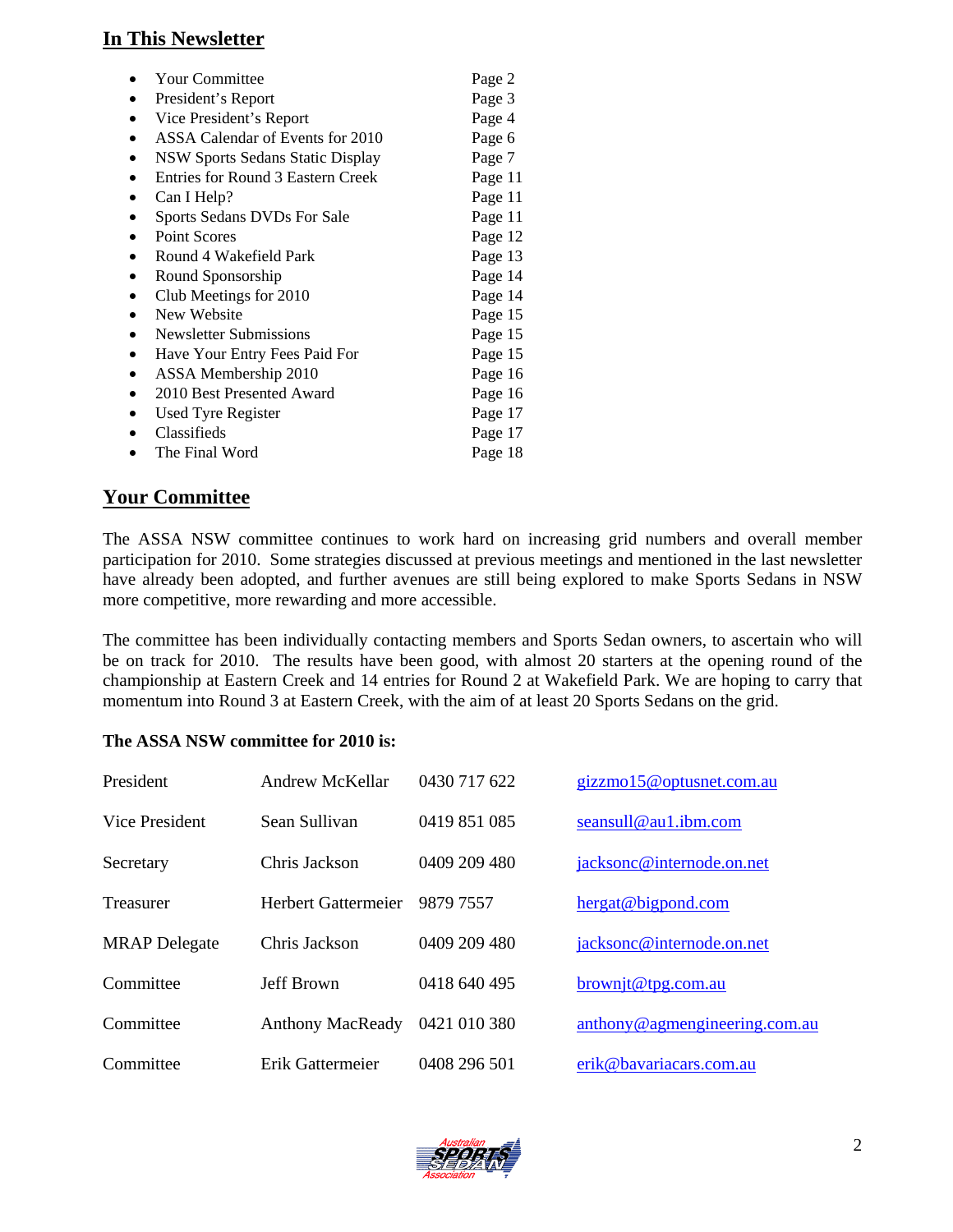#### **President's Report**

With Round 2 done and dusted, and a bit of a time gap before Round 3 comes along, the opportunity to promote Sports Sedans arose with the World Time Attack event at Eastern Creek over the third weekend in May. ASSA NSW had a display set up, which is detailed in a report later in this newsletter. The display was definitely a success, due in no small part to the dedication of those members, families and mates who put their cars up, turned up at the track to help out and assisted with the preparation in the weeks leading up to the event. Check out the report and photos to see what *your* club is doing to promote *your* sport.

From my own perspective, I was pretty happy to have the Soarer there on display, considering the delays thus far in its construction. The decision to include the Soarer came about after Jeff Brown's Falcon was damaged, and having the 71 car there proved to be popular with the "Fast & Furious" spectators in attendance. My thanks go to Anthony MacReady for helping get the car to a point where it was able to go on display and Kevin Ireland for his unending assistance with preparing the car and loading it onto the transporter.

Work in other areas has not stopped either, and I'm glad to report it looks like we'll have over 20 entries for Round 3 at Eastern Creek, including a couple of new drivers and some of the National teams. Better still, it is confirmed that we'll have around 10 Victorian U2L Sports Sedans competing at Wakefield Park for Round 4 in August, as it will be included as a round of their championship. So all you people I have spoken to who have not competed this year because *"my car is not fast enough"* or *"there is nobody to race against"*, here's your chance to shine. Check out the details later in this newsletter for information on the races, a State of Origin award and plans for a social event on the Saturday night.

Planning for the Presentation Night in November is about to commence, so if you have an idea of a venue, the format of the evening, who should be involved or whatever, please contact me or a member of the committee.

Meanwhile the efforts on preparing the Soarer are progressing (albeit slowly), with a possible on-track start some time prior to 2025…

Cheers,

Andrew McKellar President ASSA NSW





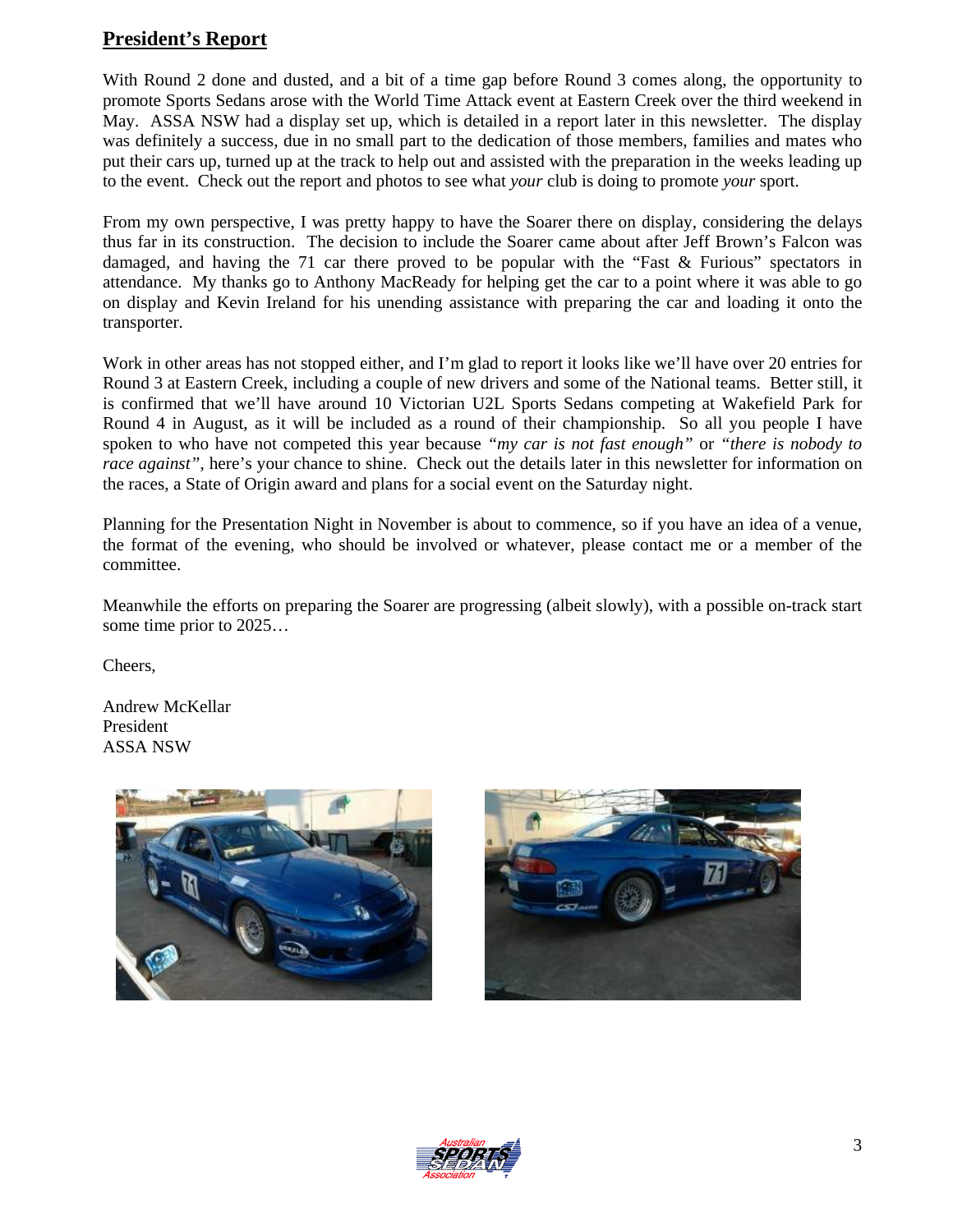#### **Vice President's Report**

#### **Super-Lap Saturday:** What an awesome event!

For the un-initiated, there were weeks of planning and preparation leading up to the event. Many people were involved who contributed their time, services and vehicles. As mentioned in the report later in this newsletter, this was not just a Car Show. The Sports Sedan showcase required the support of transport vehicles, cars, crew, drivers, owners, builders, family, partners, sponsors, supporters and spectators. Thank you to all involved!

It was an impressive sight. Five beautifully presented cars, arranged in front of the AGM trailer and awning. Overhead, a huge ASSA banner attracting spectators to our display.

The centerpiece was Jo Said's beautifully presented Fiat 124 (Ferrari red I think), bonnet off and revealing just a glimpse of space frame and engine to attract just about every spectator in the vicinity. On the left side we had some very serious muscle with Chris Jackson's Calibra, which later shed some skin to expose its thoroughbred bloodline. On the right side, Anthony Macready's 300ZX was just too sizzling hot for several spectators I witnessed (Nissan fans I guess) who lingered endlessly, drooling and sighing in anticipation of a lap of their dreams.

To the rear of the display flanking each side we had Andrew McKellar's (almost complete) Toyota Soarer (in rich metallic blue) which was the dream-build of many spectators who were trying to realise their own dreams. Tastefully balancing the right flank, Simon Copping's awesome Commodore (with pristine engine bay on display) completed the palette of Sports Sedans (dare I say *real supercars*) on show.

In the background, running continuously on a large LCD screen, was an assortment of specially prepared videos and photos from previous rounds of the State Championships. It still sent a tingle up my spine watching the final round at Oran Park while a crowd of spectators was building around us.

Bringing the whole show and sport into the reach of the spectators was the team of glamorous Gals and Guys all wearing the ASSA uniform, providing a coordinated and professional touch to the presentation which included fabulous colour posters and driver portfolios as spectator hand-outs.

I'd like to reiterate my appreciation to all the people who made this event possible. It made me very proud to participate at such a professional showcase, representing our club and our category.

Congratulations and Well Done to everybody involved.

#### **Mine's better than Yours…..** Or is it ?

If you managed to drag yourself away from the awesome Sports Sedan show case and peer over the fence for a few moments, you should have noticed some pretty impressive cars pushing the envelope and achieving some quite remarkable times in the Super-Lap event.

The competing vehicles were meant to be floorpan/factory based models and as you'd imagine some of the quickest included an amazing EVO (4WD) pulling 1:30's. At insane amounts of boost (50psi), it's a wonder these cars hold together at all, and that's when you start to look a little closer.

One of my most interesting conversations revealed some details about these cars which helped me understand how they go so quick, but much to my disappointment it's not an apples to apples comparison. I mean, a Sports Sedan would be considered an endurance car compared to some of these Super-Lap cars.

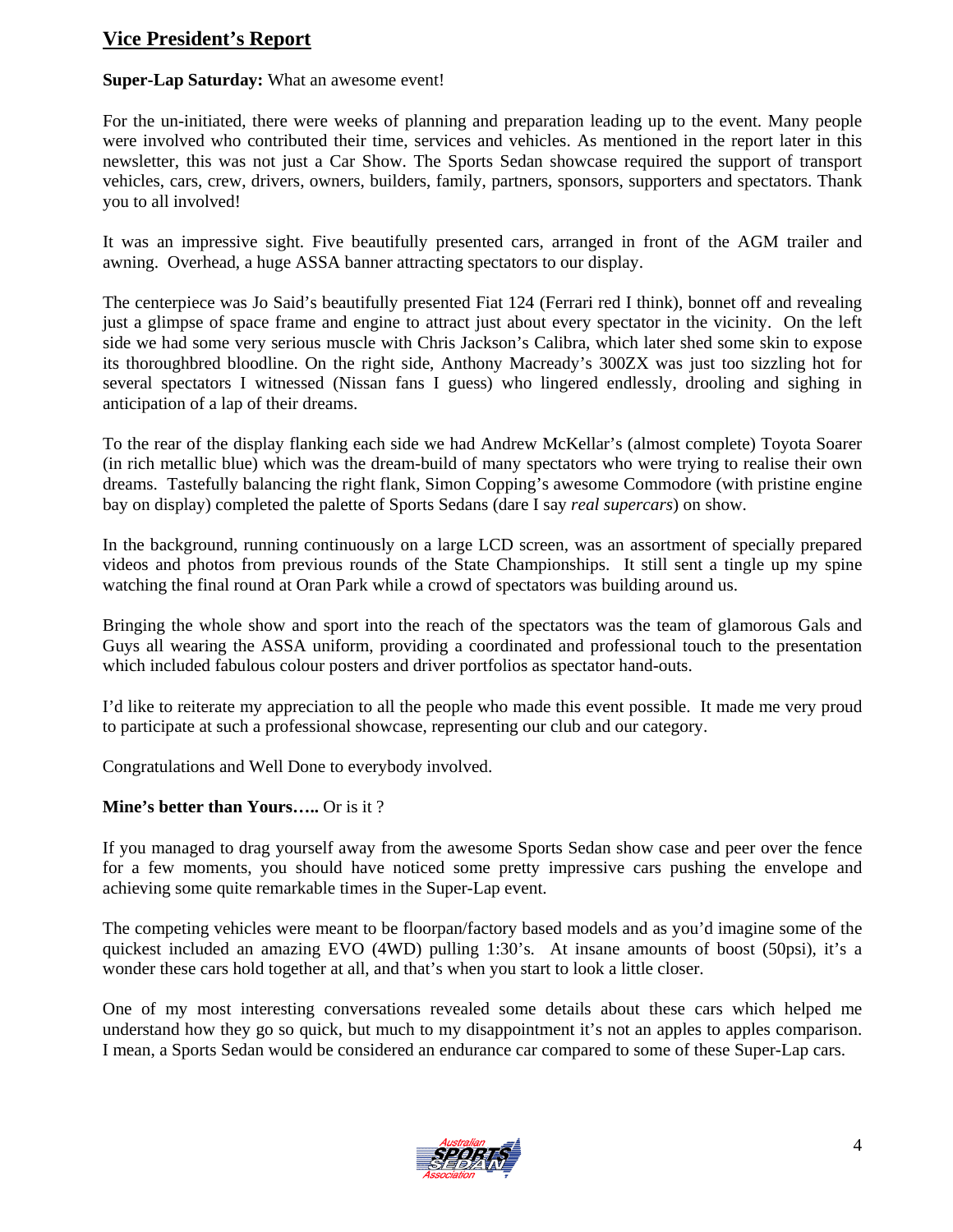Under the covers of one of these cars was a carbon-fibre chassis that looked like an F1 car, containing sophisticated engine management, electronics, traction control with every driver aid you could think of, but the real highlight was the special compound tyres which were so soft – they lasted a massive 3 Laps.

Despite my feeble attempt at a comparison between categories, whichever way you look at it – these cars are still very quick.

Further down the field there are plenty cars which would qualify nicely in the sports sedan category. On reflection, there must be an opportunity to attract some of these cars to our State rounds. Our Sports Sedan display was a fabulous opportunity to show case our category and we certainly attracted many spectators. Now we just need to figure out a way to connect with these potential members and future racers.





Sean Sullivan President ASSA NSW



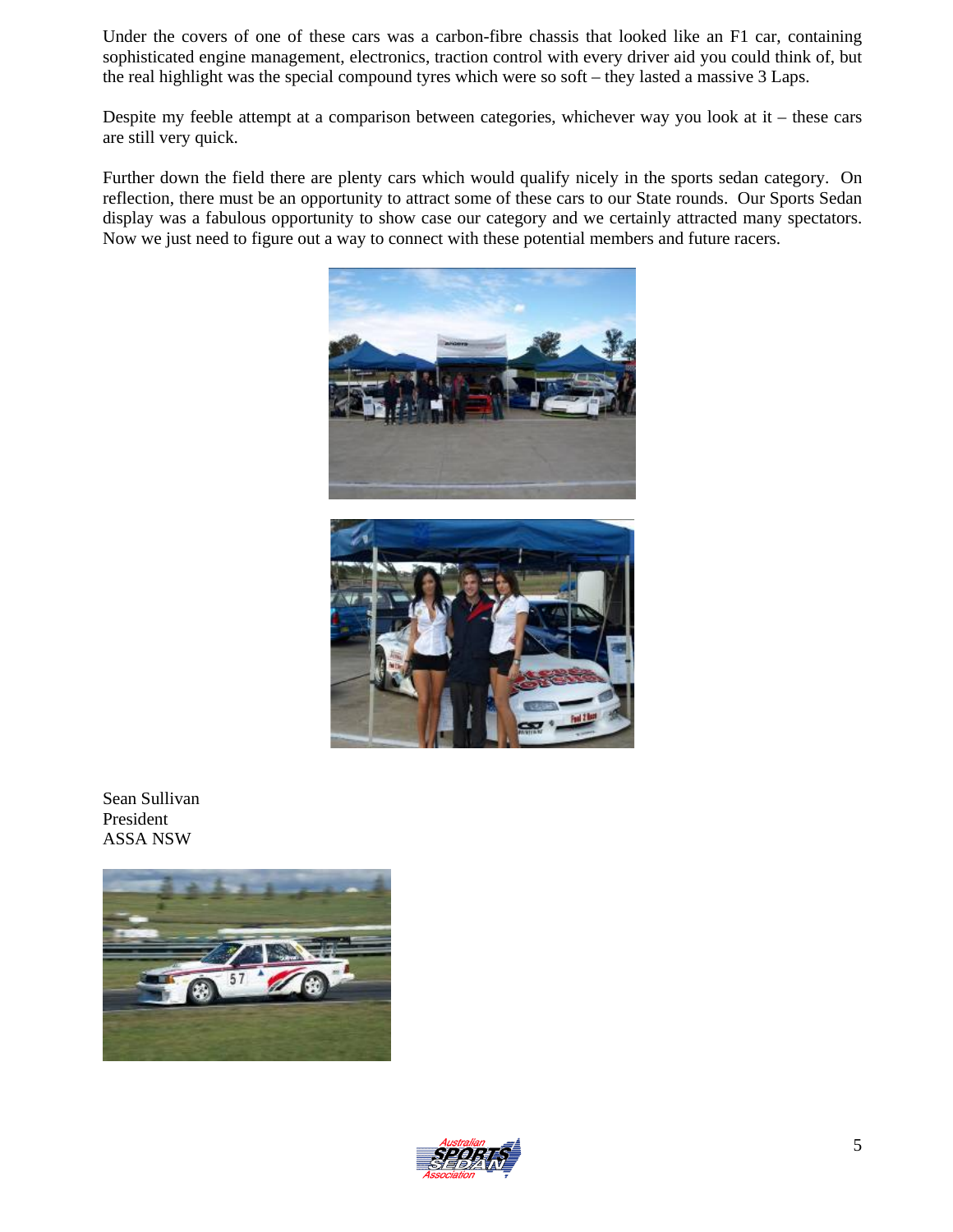#### **ASSA (NSW) CALENDAR OF EVENTS 2010**

- Tuesday  $5^{\text{th}}$  January Committee Meeting
- Tuesday 2<sup>nd</sup> February Committee Meeting
- Tuesday 2nd March Committee Meeting, **General Meeting**
- $\bullet$  6<sup>th</sup>/7<sup>th</sup> March Nationals Round 1 Wakefield Park
- 13th/14th March **NSW Round 1** Eastern Creek
- Tuesday 6<sup>th</sup> April Committee Meeting
- 10th/11th April **NSW Round 2** Wakefield Park
- Tuesday 4th May Committee Meeting, **General Meeting**
- 21<sup>st</sup>/22<sup>nd</sup> May Super Lap Event Eastern Creek (ASSA Static Display)
- $\bullet$  29<sup>th</sup>/30<sup>th</sup> May Nationals Round 2 Mallala
- Tuesday  $8^{th}$  June Committee Meeting
- 19th/20th June **NSW Round 3** Eastern Creek
- Tuesday  $6^{th}$  July Committee Meeting
- Tuesday 3rd August Committee Meeting, **General Meeting**
- 14<sup>th</sup>/15<sup>th</sup> August Nationals Round 3 Morgan Park
- 28th/29th August **NSW Round 4** Wakefield Park
- Tuesday  $7<sup>th</sup>$  September Committee Meeting
- 11<sup>th</sup>/12<sup>th</sup> September Nationals Round 4 Eastern Creek
- Tuesday  $5<sup>th</sup> October Committee Meeting$
- 23rd/24th October **NSW Round 5** Eastern Creek
- 23<sup>rd</sup>/24<sup>th</sup> October Nationals Round 5 Sandown
- Tuesday 2<sup>nd</sup> November Committee Meeting, **Presentation Night and Annual General Meeting**
- Tuesday  $7<sup>th</sup>$  December Committee Meeting

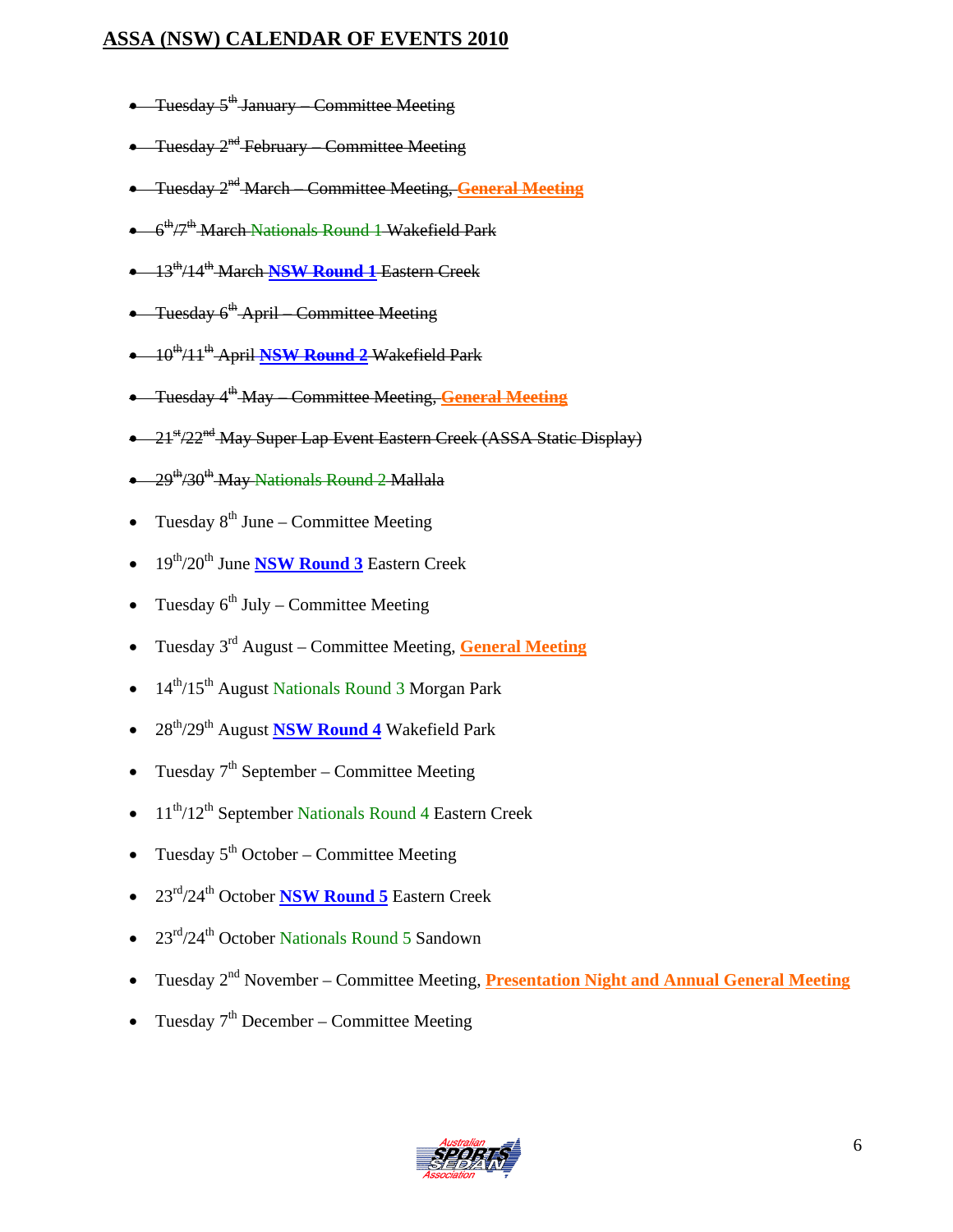#### **NSW Sports Sedans Static Display, World Time Attack Eastern Creek**

In an effort to promote Sports Sedans as a category, to attract more competitors and reconnect with motor sport spectators so that we see more people interested in coming to watch, ASSA NSW put on a static display during the World Time Attack event at Eastern Creek on 21-22 May. Overall the display was a great success, with numerous enquiries about the cars, the category and the championship from genuinely interested potential competitors and a huge number of spectators walking through the display, obtaining information packs, checking out the cars and chatting with the drivers and crews.

We had five cars on display, with the backdrop provided by Anthony MacReady's car transporter. Thanks must go to the members who volunteered their cars for the display:



**Joe Said, Fiat 124** 



**Simon Copping, Holden Commodore** 



**Andrew McKellar, Toyota Soarer** 

![](_page_6_Picture_9.jpeg)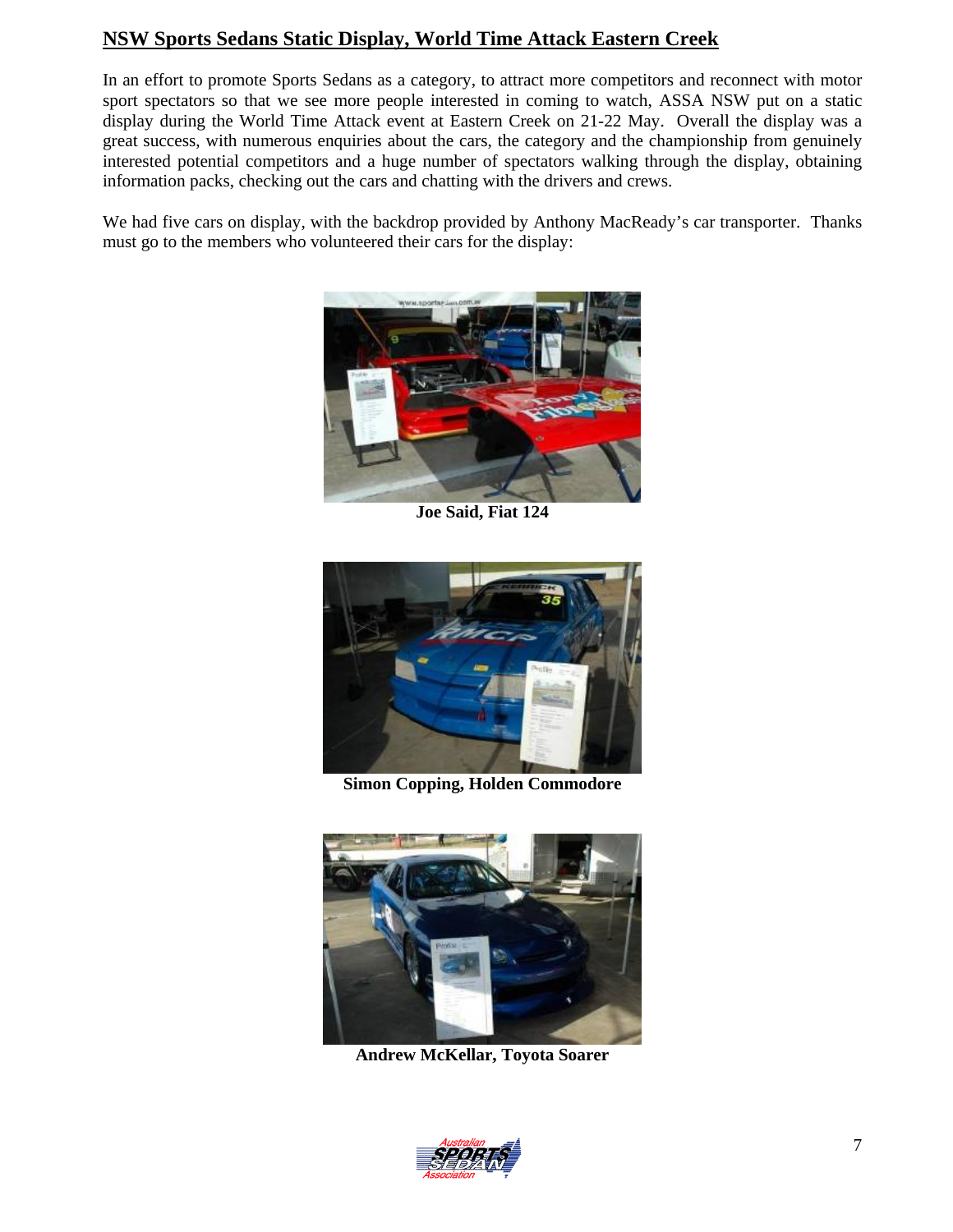![](_page_7_Picture_0.jpeg)

**Anthony MacReady, Nissan 300ZX** 

![](_page_7_Picture_2.jpeg)

**Chris Jackson, Holden/Opel Calibra**

The display went together well and presented Sports Sedans professionally and invitingly to competitors and spectators alike:

![](_page_7_Picture_5.jpeg)

![](_page_7_Picture_6.jpeg)

![](_page_7_Picture_7.jpeg)

![](_page_7_Picture_8.jpeg)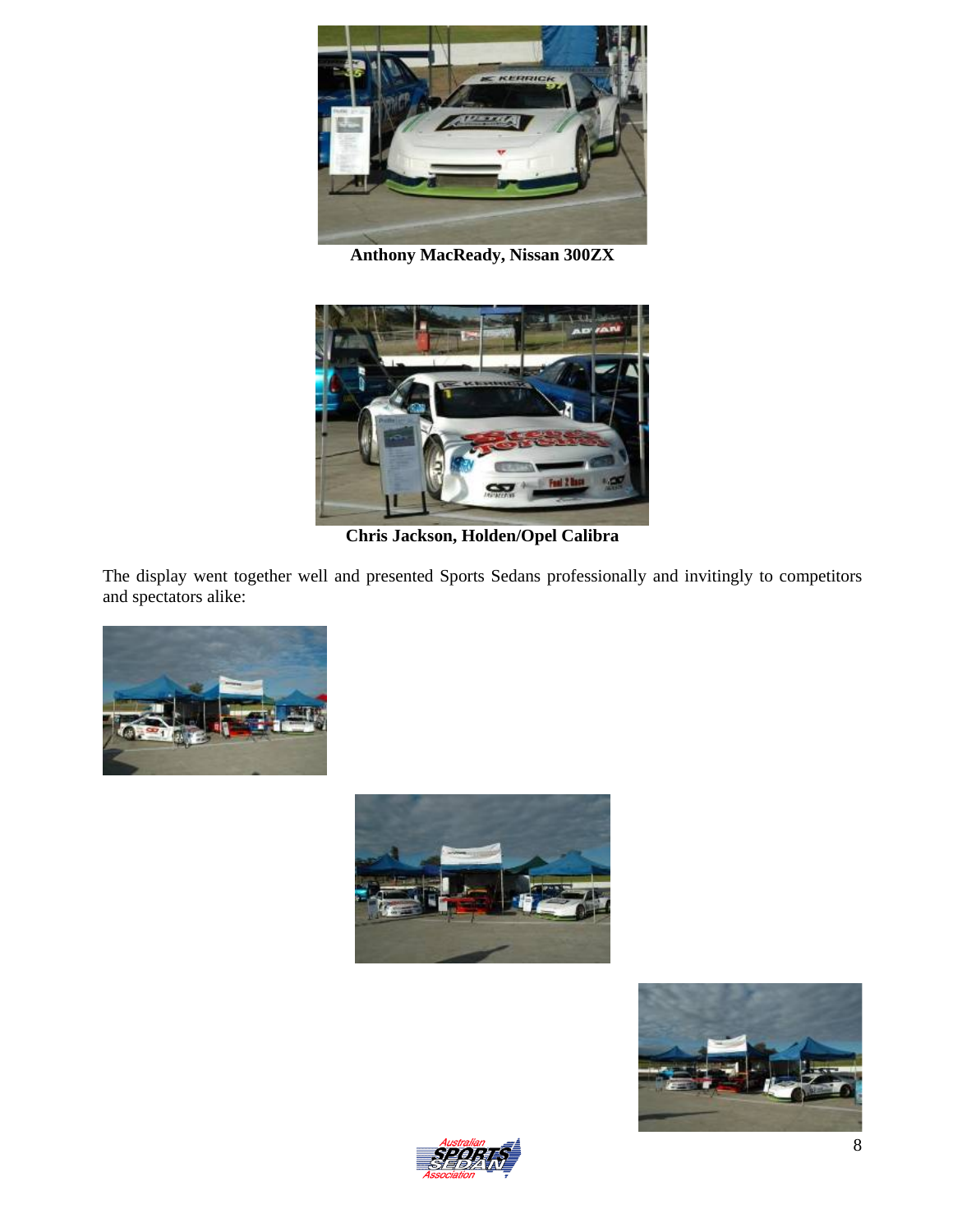The display also included music videos of Sports Sedans, which proved popular with spectators and some of our drivers too…

![](_page_8_Picture_1.jpeg)

About 100 Sports Sedan Information Packages were handed out, with about the same number of posters given away as well. Thanks to Terry Denovan for all his efforts in preparing and producing the information packs, which were turned out looking professional and generated a lot of interest amongst spectators who wanted detailed information about the category, cars and drivers.

![](_page_8_Picture_3.jpeg)

Special thanks must go to our "promo girls" Gail and Dee, who were on their feet all day handing out packages and posters, talking and providing information to potential members, competitors and spectators, and enticing people into the display for a closer look at the cars. Their hard work on the day provided us with several genuine inquiries from potential new members and competitors and even a possible series sponsor. Thank you to both girls, who no doubt are only just thawing out and getting over the frost bite.

Thanks also to Gail and Anthony MacReady who put in a lot of effort in preparation prior to the weekend and produced the profile display boards for all the cars. Having the same format for all the profiles looked fantastic and the idea of putting the fastest lap times up was inspired.

![](_page_8_Picture_6.jpeg)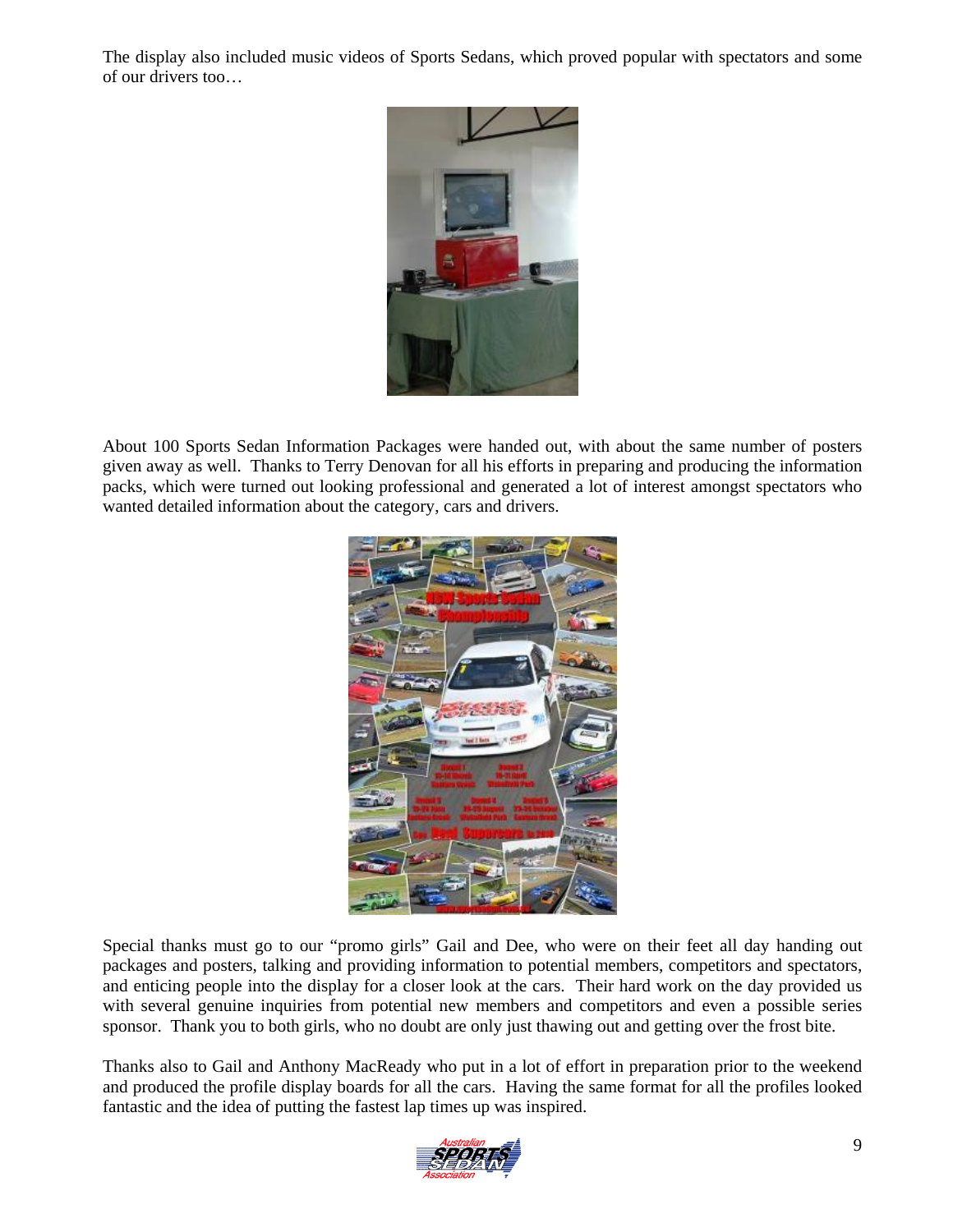Kevin Ireland deserves special mention as well. Kevin turned up before 7am on the Friday, tirelessly assisted with setting up the whole display (which included the cars, trailer, AV gear, canopies and tow cars), stayed the whole day providing help, then was back on Saturday afternoon to lend a hand and pack the whole lot up. Kevin also spent time on Thursday night sorting the transporter for the Soarer, and packing all the display equipment into the trailer. Thanks Kev, great job.

Thanks also to Simon Copping's sponsor Bob McDonald, who was there for the two days manning the display and wondering through the pits chatting with competitors about coming to play in real races instead of doing glorified lap dashes. A couple of the enquiries we had were generated by Bob's efforts in getting the Sports Sedan message out, which is very much appreciated.

![](_page_9_Picture_2.jpeg)

Round 4 sponsor **Air Technology Australia** also had a presence at the display over the two days, with Rod McKellar on hand to take charge of the AV equipment and chat with potential competitors about the benefits of running with Sports Sedans.

![](_page_9_Picture_4.jpeg)

www.airtechnologyaustralia.com.au

Jeff Brown gave up his Friday to help set up the display and stayed throughout the day doing lots of running around and liaising with spectators, despite the fact that his car was no longer available for the display. Chris Jackson and Brock ??? showed up on Saturday with the BBQ and cooked lunch for everyone manning the display, which was very much appreciated.

Without the help of Gail, Dee, Kev, Bob, Jeff and Rod the whole display would not have been nearly as successful as it was, so once again thank you to all of you for your time and efforts.

And finally thanks must go to Erik Gattermeier, who hit us up with the whole crazy idea in the beginning, and who did a lot of work in the lead-up to the event liaising with the World Time Attack organisers and sorting out some of the display logistics for us. Nice idea Erik, we need more promotion of Sports Sedans and this was a great opportunity that we were able to take advantage of due to your input.

![](_page_9_Picture_9.jpeg)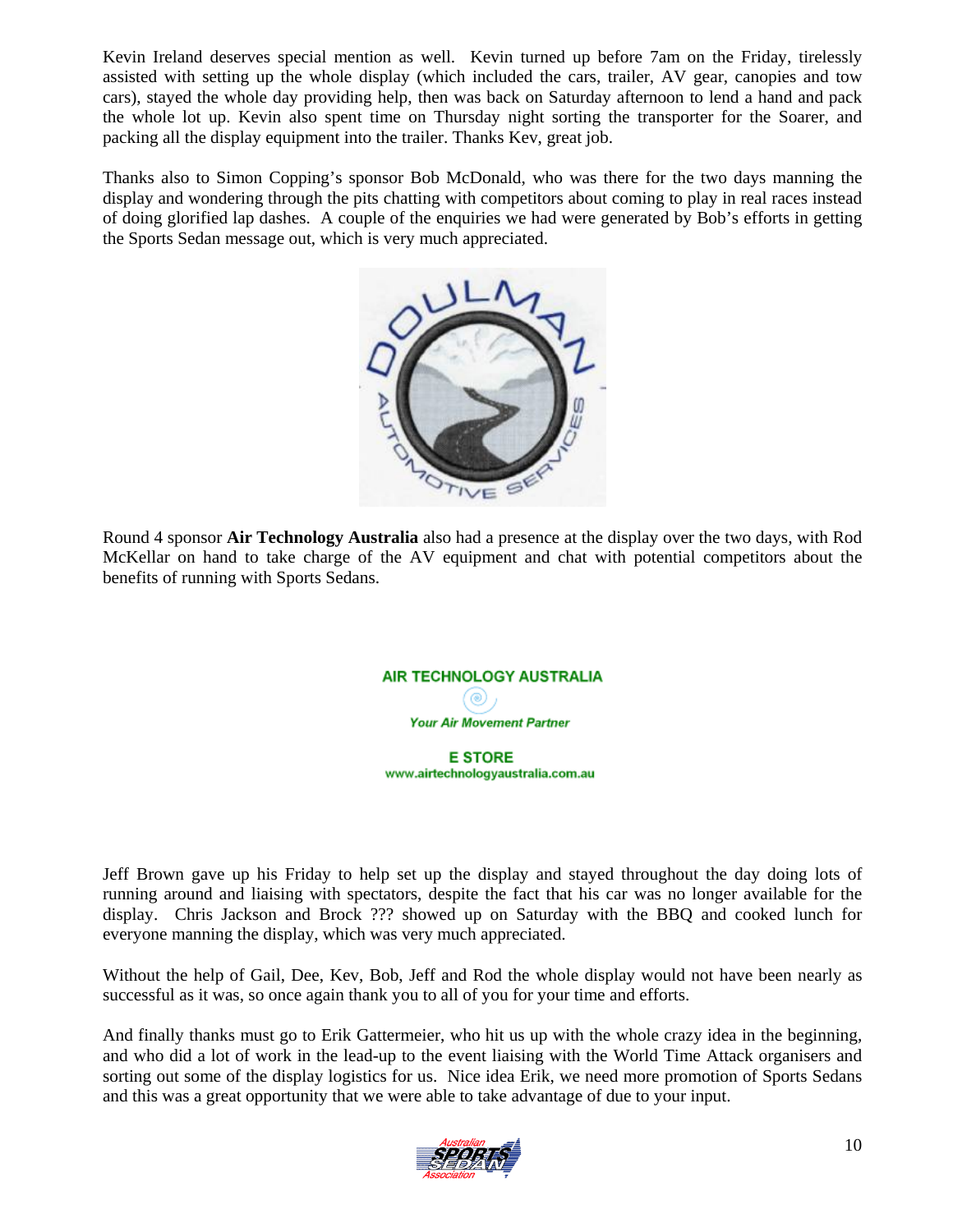#### **Entries for Round 3, Eastern Creek**

Round 3 of the NSW Sports Sedan Championship is nearly upon us, scheduled for  $19<sup>th</sup>/20<sup>th</sup>$  June.

Entry forms have been emailed out and are also available on the Eastern Creek website. As mentioned in the President's Report we are looking to get over 20 Sports Sedans on the grid for Round 3 so if you haven't sent your entry in yet, jump on now and get it sorted so you don't miss out on the fun.

Round 3 will be sponsored by:

![](_page_10_Picture_4.jpeg)

And:

![](_page_10_Picture_6.jpeg)

## **Can I Help?**

Do you know someone who owns a Sports Sedan? Are they competing, or not? If they aren't, do you know why? Is there a Sports Sedan just sitting in someone's shed, begging to be raced?

The committee is working hard to entice more cars onto Sports Sedan grids this year, so if you know someone with a car in their shed, why not help the cause by trying to get them onto the track? Have a chat to them; see what you can do to assist!

And if you *are* that person, with a perfectly good Sports Sedan locked away, get it out of the garage, put it on the track and come racing. The more the merrier.

#### **Sports Sedans DVDs For Sale**

A bit of interest was generated at the static display at Eastern Creek in relation to the Sports Sedan music videos that were playing. If you would like to obtain copies of the clips they are available for sale on DVD. There are 7 clips in total on 2 DVDs, with 6 music videos and 1 unedited on-board camera video from Jeff Brown's Falcon at the final 2009 round at Oran Park.

The 2-DVD pack costs \$5 for members and \$10 for non-members, and can be ordered through Andrew McKellar.

![](_page_10_Picture_14.jpeg)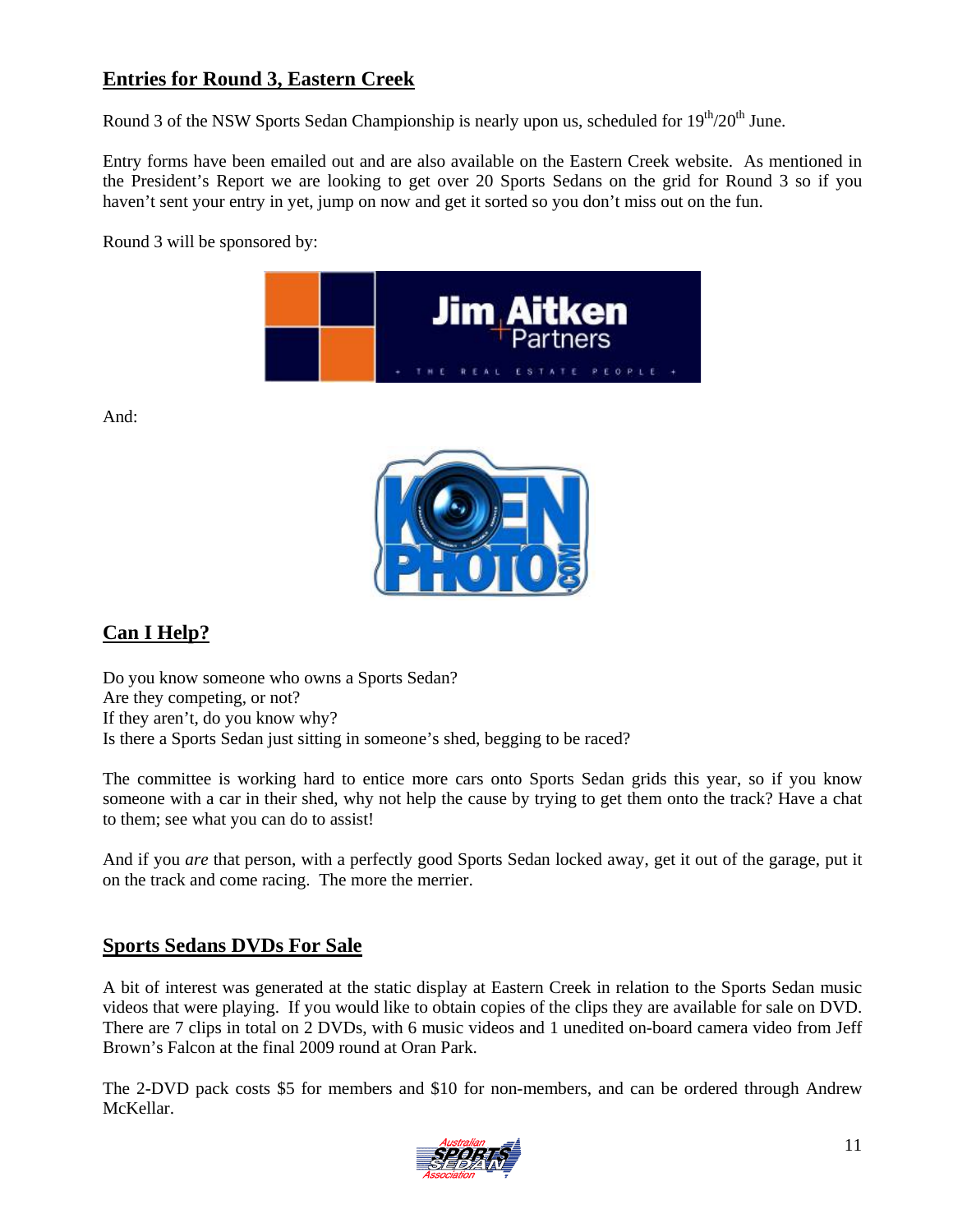# **Point Scores**

The NSW State Championship point score after Round 2:

|                                   |                |                | 2010 Sports Sedans NSW State Championship Point Score |         |                |              |
|-----------------------------------|----------------|----------------|-------------------------------------------------------|---------|----------------|--------------|
|                                   | <b>Round 1</b> | <b>Round 2</b> | Round 3                                               | Round 4 | <b>Round 5</b> | <b>Total</b> |
| Jackson, Chris<br>MacReady,       | 57             | 62             | 0                                                     | 0       | 0              | 119          |
| Anthony                           | 54             | 52             | 0                                                     | 0       | 0              | 106          |
| Smith, Graham                     | 49             | 50             | 0                                                     | 0       | 0              | 99           |
| Copping, Simon                    | 37             | 38             | 0                                                     | 0       | 0              | 75           |
| Brown, Jeff                       | 42             | 30             | 0                                                     | 0       | 0              | 72           |
| Leithhead, Andrew                 | 35             | 31             | 0                                                     | 0       | 0              | 66           |
| Sullivan, Sean                    | 20             | 35             | 0                                                     | 0       | 0              | 55           |
| Polovic, Berry                    | 49             | 0              | 0                                                     | 0       | 0              | 49           |
| Millar, Kerry                     | 18             | 30             | 0                                                     | 0       | 0              | 48           |
| Stevens, Garry                    | 0              | 42             | 0                                                     | 0       | 0              | 42           |
| Auld, Michael                     | 30             | 0              | 0                                                     | 0       | 0              | 30           |
| Smith, Nick                       | 0              | 28             | 0                                                     | 0       | 0              | 28           |
| Said, Joseph                      | 25             | 0              | 0                                                     | 0       | 0              | 25           |
| Martin, Bill                      | 0              | 9              | 0                                                     | 0       | 0              | 9            |
| Denovan, Terry                    | 0              | 0              | 0                                                     | 0       | 0              | 0            |
| Folioni, Carlo                    | 0              | 0              | 0                                                     | 0       | 0              | 0            |
| Gattermeier, Erik<br>Gattermeier, | 0              | 0              | 0                                                     | 0       | 0              | 0            |
| Herbert                           | 0              | 0              | 0                                                     | 0       | 0              | 0            |
| McKellar, Andrew                  | 0              | 0              | 0                                                     | 0       | 0              | 0            |
| McLeod, Peter                     | 0              | 0              | 0                                                     | 0       | 0              | 0            |
| Nolan, Denis                      | 0              | 0              | 0                                                     | 0       | 0              | 0            |
| Shiels, Stephen<br>Whittaker.     | 0              | 0              | 0                                                     | 0       | 0              | 0            |
| Geoffery                          | 0              | 0              | 0                                                     | 0       | 0              | 0            |

And the ASSA NSW Club Championship point score:

|                             | 2010 NSW ASSA Club Championship Point<br><b>Score</b> |  |
|-----------------------------|-------------------------------------------------------|--|
|                             | <b>Total</b>                                          |  |
| Copping, Simon              | 118                                                   |  |
| Jackson, Chris<br>MacReady, | 115                                                   |  |
| Anthony                     | 106                                                   |  |
| Leithhead, Andrew           | 103                                                   |  |
| Smith, Graham               | 99                                                    |  |
| Sullivan, Sean              | 86                                                    |  |
| Millar, Kerry               | 77                                                    |  |
| Brown, Jeff                 | 72                                                    |  |
| Polovic, Berry              | 49                                                    |  |
| Stevens, Garry              | 42                                                    |  |
| Auld, Michael               | 37                                                    |  |
| Smith, Nick                 | 28                                                    |  |
| Said, Joseph                | 26                                                    |  |
| Martin, Bill                | 13                                                    |  |
| Denovan, Terry              | 0                                                     |  |
| McKellar, Andrew            | 0                                                     |  |
| Whittaker, Geoff            | 0                                                     |  |

![](_page_11_Picture_5.jpeg)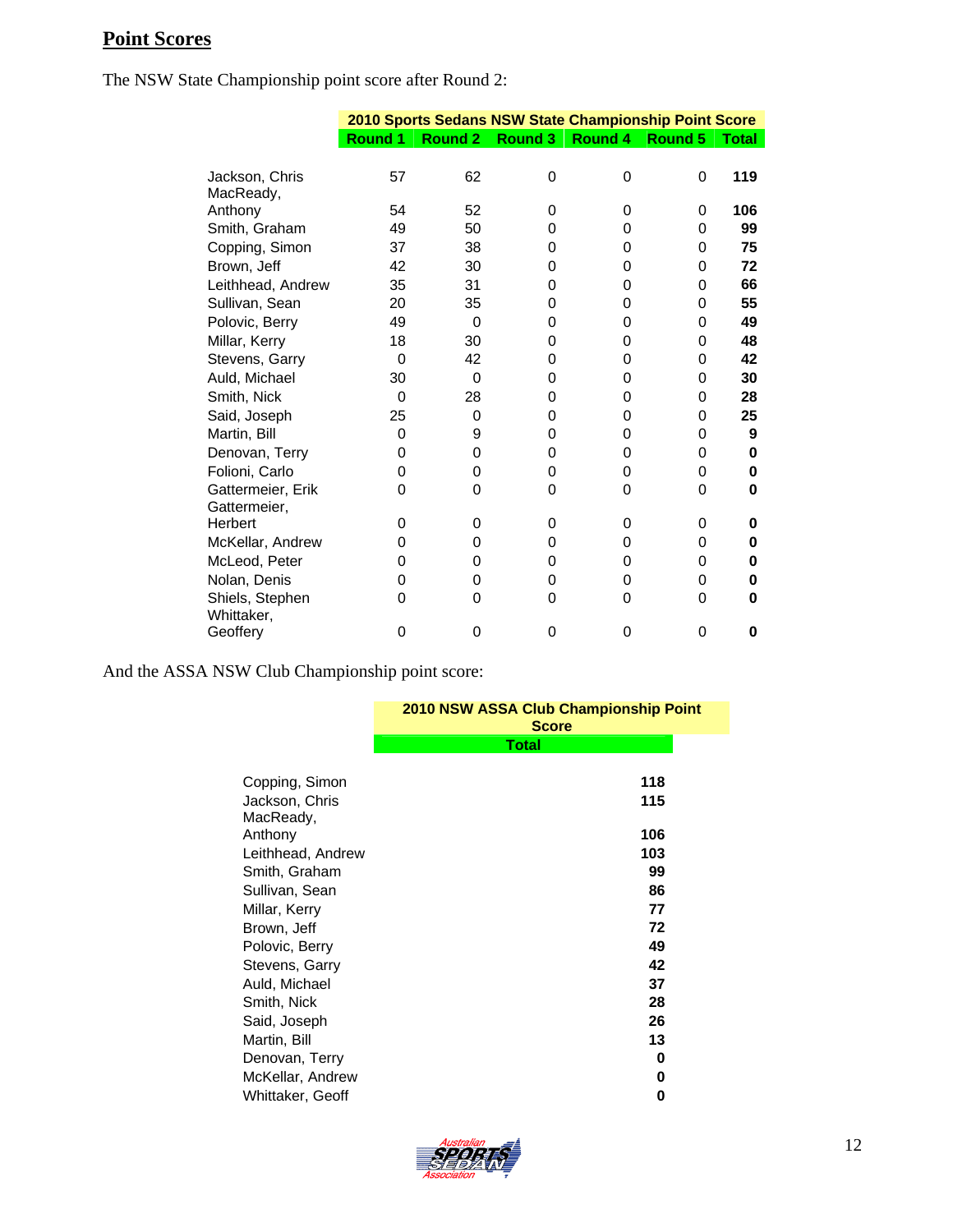![](_page_12_Picture_0.jpeg)

![](_page_12_Picture_1.jpeg)

www.bavariacars.com.au

#### **Round 4, Wakefield Park**

Round 4 of the championship is scheduled for  $28<sup>th</sup>/29<sup>th</sup>$  August at Wakefield Park. For the event we are playing host to the U2L Sports Sedans from Victoria. The weekend is a round of their championship, so there'll be about 10 U2L cars making the trip up to compete. As mentioned in the President's Report, all you people with U2L cars in NSW who have not wanted to hit the track because there wouldn't be anyone to race against, here's your chance. I expect we'll see a number of NSW people encouraged to enter for the round, which will mean the field will be dominated by the smaller cars, and that's a good thing.

As the usual format for the U2L championship rounds is to have one qualifying session and 4 races, Wakefield Park has agreed to stage an extra Sports Sedan race on the Saturday afternoon. The extra race will be for U2L and floorpan cars only, so the chance for some of the non-spaceframe cars in our category to have a go and to shine is better than ever before.

The weekend is also the first of two rounds of the U2L Club X Cup, which the Victorian guys are happy to have NSW U2L cars competing for. Here's how the Club X Cup is awarded, according to the U2L website:

#### *The Club X Cup*

*Proudly supported by Club X and is a inter-championship cup thats held over 2 rounds of the championship, they will be Rds 4 and 5 of this years championship. The basic rules are as shown:* 

*The best lap time set in qualifying will be recorded, and for each lap that you match your qualifying time you will be rewarded with 3 Club X Cup points for the Cup. This is for each race.* 

*EG. At Calder if you qualify with say 1min 05.37 then every lap that you do for the weekend that is in the 1 min 05's you will get 3 points. Say you did 4 laps in the 1.05's then you would get 12 points regardless of your position for that race.*

The Club X Cup prize also includes \$500 cash, so maybe it's time a few of our U2L cars in NSW got involved and got on track to have a go.

During the Wakefield Park weekend we will also be playing host to a State of Origin type challenge between NSW and Victoria, the rules and point scoring of which will be sent out in a later newsletter. There will be a perpetual shield awarded to the winning State, and individual trophies for the winning cars.

An organised social event for the Saturday evening is also being planned. The social event at the last Wakefield Park round proved a success, and the next one promised to be better. Due to the cold weather the social event will be held indoors, with the most likely venue being the Goulburn Workers Club, where we will book a function room. Keep an eye on future newsletters for more details.

![](_page_12_Picture_14.jpeg)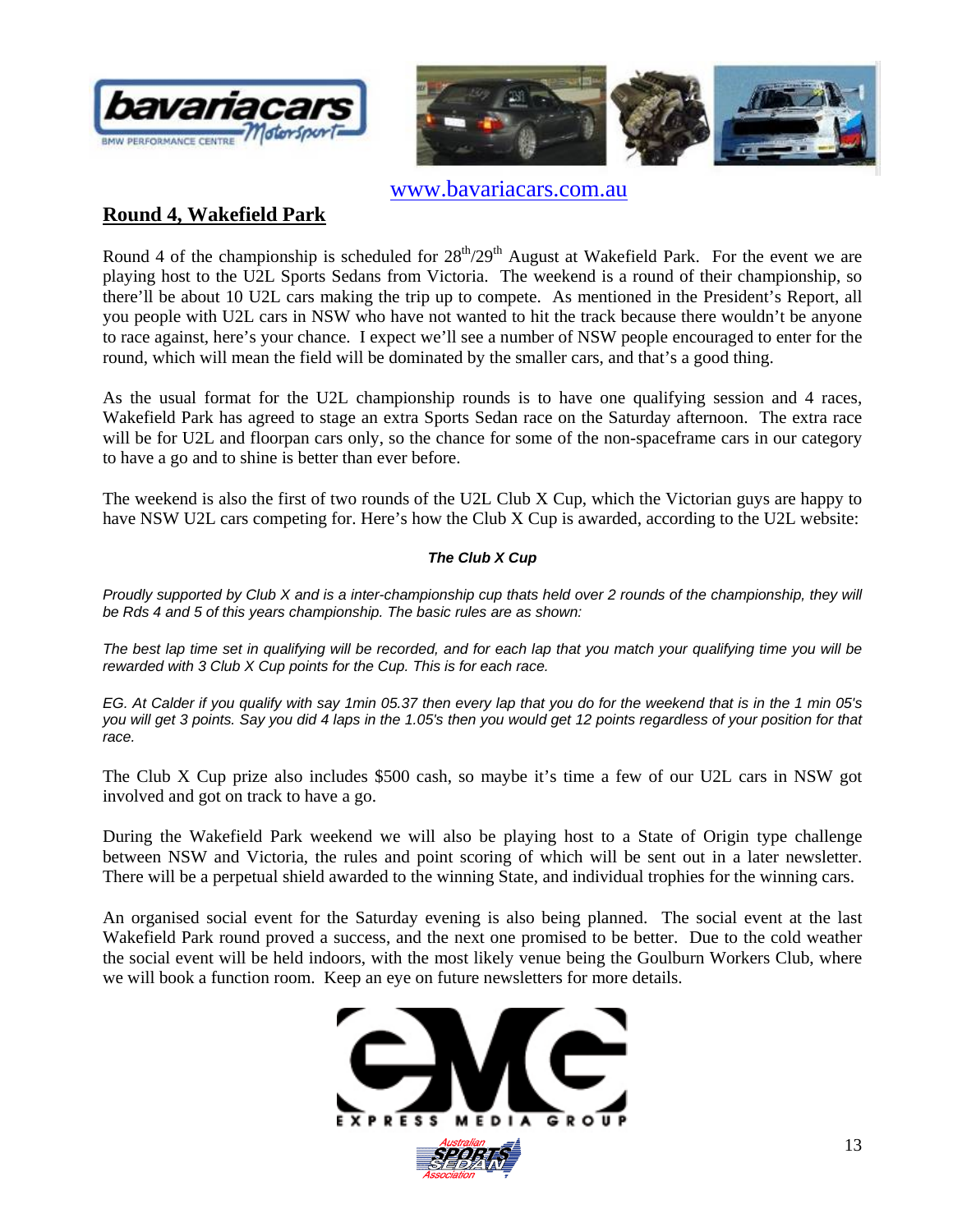![](_page_13_Picture_0.jpeg)

12 Coombes Drive, Penrith NSW 2750 | Phone 02 4732 5011 | Fax 02 4732 5022 | Email michael@sydfab.com.au

#### **Round Sponsorship**

A number of businesses have lent financial support to the ASSA and the championship this year. Advertisements for our sponsors will appear throughout the newsletters and on our cars at each round of the championship. The committee would like to thank the following businesses:

- CSJ Engineering (Round 1 Sponsor)
- AGM Engineering (Round 1 Sponsor)
- Bavariacars (Round 2 Sponsor)
- Doulman Automotive (Round 2 Sponsor)
- Koen Photo (Round 3 Sponsor)
- Jim Aitken & Partners (Round 3 Sponsor)
- Air Technology Australia (Round 4 and Best Presented Award Sponsor)
- Aussie Auto Art (Round 4 Sponsor)
- Syd-Fab (Round 5 Sponsor)
- Specialised On Site Fibreglass (Round 5 Sponsor)

#### **Club Meetings for 2010**

An open invitation is extended to all ASSA members to attend committee meetings, which are held on the first Tuesday of each month, from 7pm. It was good to see a few members and guests take up the offer at the April meeting, which was most welcome.

In addition, all members are invited to attend general meetings to be held in March, May and August. These meetings will include guest speakers and lots of information for the benefit of all members.

The Presentation Night and Annual General Meeting are scheduled for November. A schedule of events with all meeting dates and State and National rounds is included with this newsletter.

The meeting venue is:

**The Gondola Room, Marconi Club Marconi Plaza Prairievale Rd, Bossley Park NSW 2176 (Off Cowpasture Rd)**

### **SPECIALISED ON SITE LIMITLESS POSSIBILITIES IN FIBREGLASS LOCAL INTERSTATE and OVERSEAS** 0412 60 0047 +612 9642 1956

![](_page_13_Picture_21.jpeg)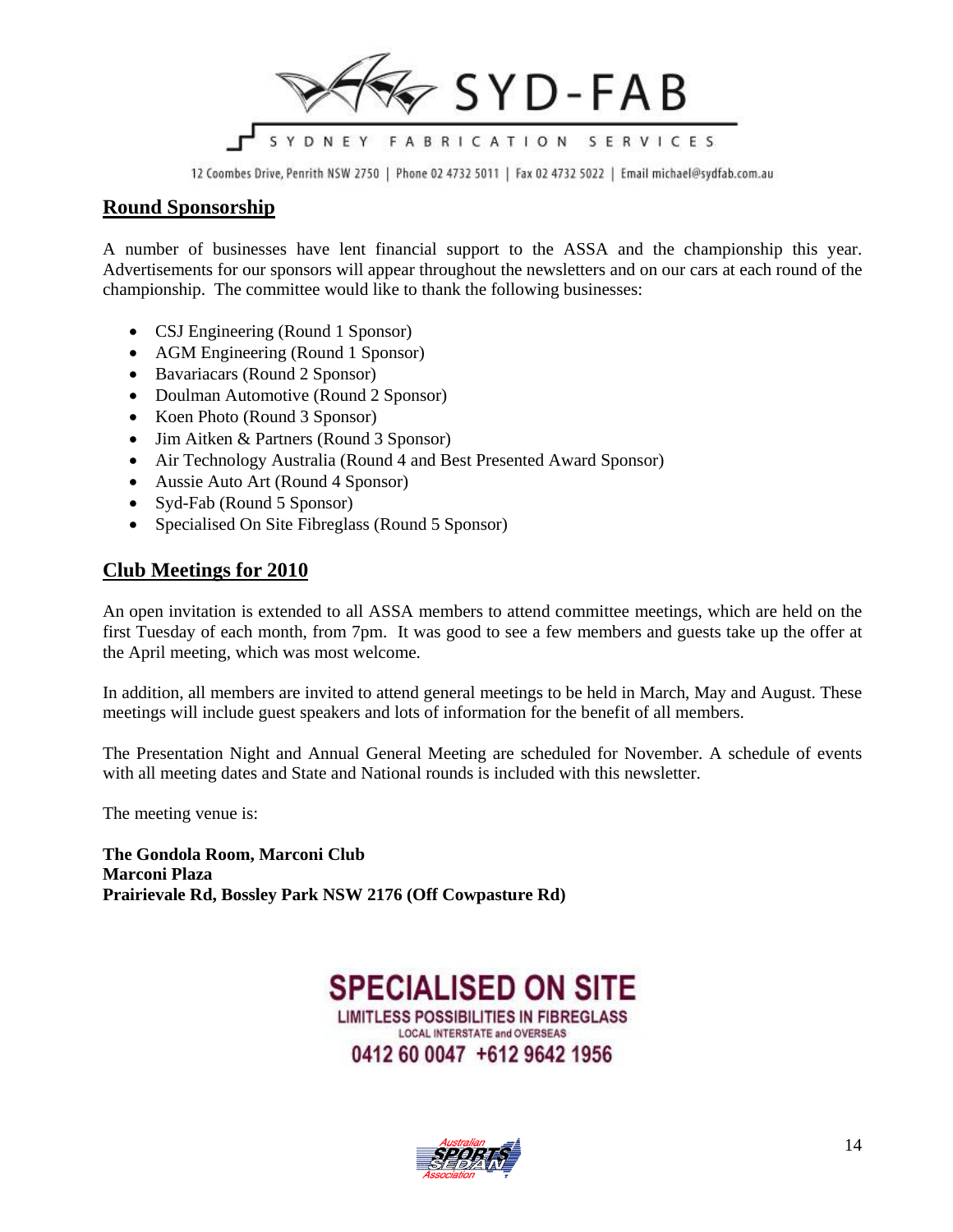#### **New Website**

The new ASSA website has been uploaded to a new hosting site. The domain name has been re-registered, so the new website will have the following web address:

#### www.sportsedan.com.au

Our thanks go to Martin Koen who has spent a good deal of time designing the new website, and will continue to provide technical support and updates for the site in the future. The efforts of Terry Denovan who has been involved in the domain logistics, website updates and technical support are also very much appreciated.

The NSW Motor Race Advisory Panel (MRAP) now also has a website. The site includes information about the latest in NSW motor sports news, rule changes and advising, and news and results from the NSW championship categories, including Sports Sedans. You can find the website here:

#### www.nswracer.com

#### **Newsletter Submissions**

Was that one race just more spectacular for you? Did you get your best result ever? Did you go through three engines and a gearbox in one weekend? Why not tell everyone about it?

Member contributions for articles in the newsletter are most welcome. Our enormous editing staff (well, there's two of us) can help you out, so you'll always have an article that is in the newsletter format. Even bad spellers (like your esteemed President) can be made to look good here.

So why not have a go? Tell us your story. Get involved.

#### **Have Your Event Entry Fees Paid For**

All members who enter an event will automatically go into the draw for a 2010 "lottery", with one member from each round having their entry fees for the next round paid for by the ASSA, thanks to the generosity of the businesses that have come on board this year as Round Sponsors.

Once you have been drawn out at one event, your name gets removed from future draws, so everyone who enters an event gets the chance to win. How easy is that?

Congratulations to Nick Smith, who will have his entry fees for Round 3 paid for.

![](_page_14_Picture_14.jpeg)

![](_page_14_Picture_15.jpeg)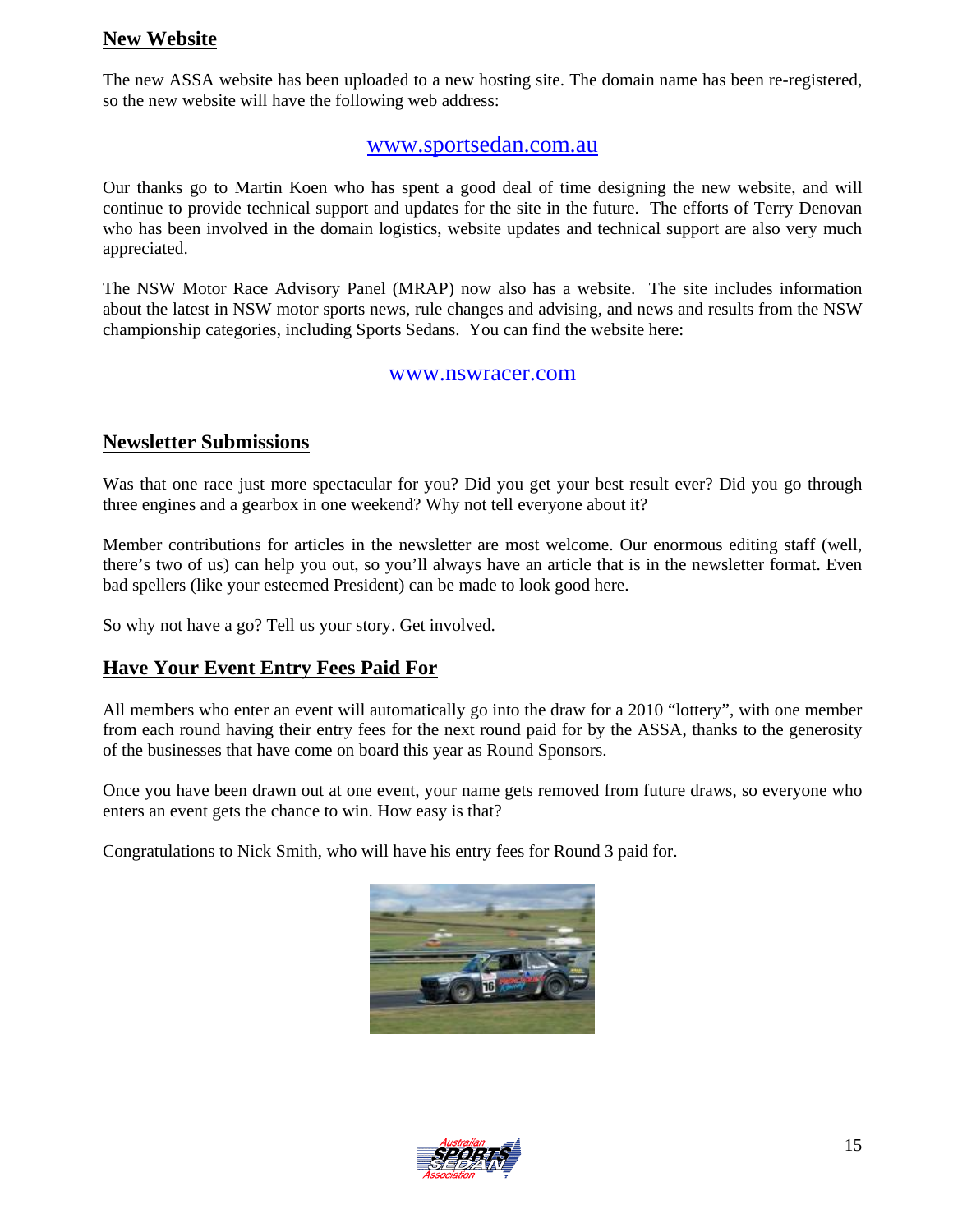#### **ASSA Membership for 2010**

Membership fees for 2010 have been reduced significantly to \$70. New membership forms are available on the website or can be sent out on request. Membership fees can also be paid via direct deposit into the ASSA account. If you would like a new membership form to be sent to you please contact Chris Jackson.

![](_page_15_Picture_2.jpeg)

#### Chris Jackson **Director** Ph 0409 209 480 Fax 02 46284676 Email: chris@chris-jackson.com

#### **2010 Best Presented Award**

Thanks to the generosity of our sponsors, 2010 will see the awarding of a "Best Presented" prize. The award includes a perpetual trophy and an individual trophy each year. To be eligible all you have to do is turn up and race, having put a little pride and preparation into your beloved Sports Sedan. An independent judge representing one of our sponsors will allocate points at each round of the championship for the cars deemed to be best presented, with the winning car being that with the most accumulated points over the year.

The running tally after Round 2 is:

| <b>Bill Martin</b> | Mazda RX          |
|--------------------|-------------------|
| Sean Sullivan      | Nissan Blu        |
| Simon Copping      | Commodo           |
| Jeff Brown         | <b>Ford Falco</b> |
| Andrew Leithhead   | Alfa Rome         |
| Joe Said           | <b>Fiat 124</b>   |

 $3$  points ebird 3 points  $\Gamma$  2 points  $p$ n 2 points eo 1 point 1 point

# **AGM Engineering Pty Ltd**

# **CNC Engineering Services**

9 Pullman Place, Emu Plains 2750 P: 02 4735 7214 F: 02 4735 7231 e: sales@agmengineering.com.au

![](_page_15_Picture_12.jpeg)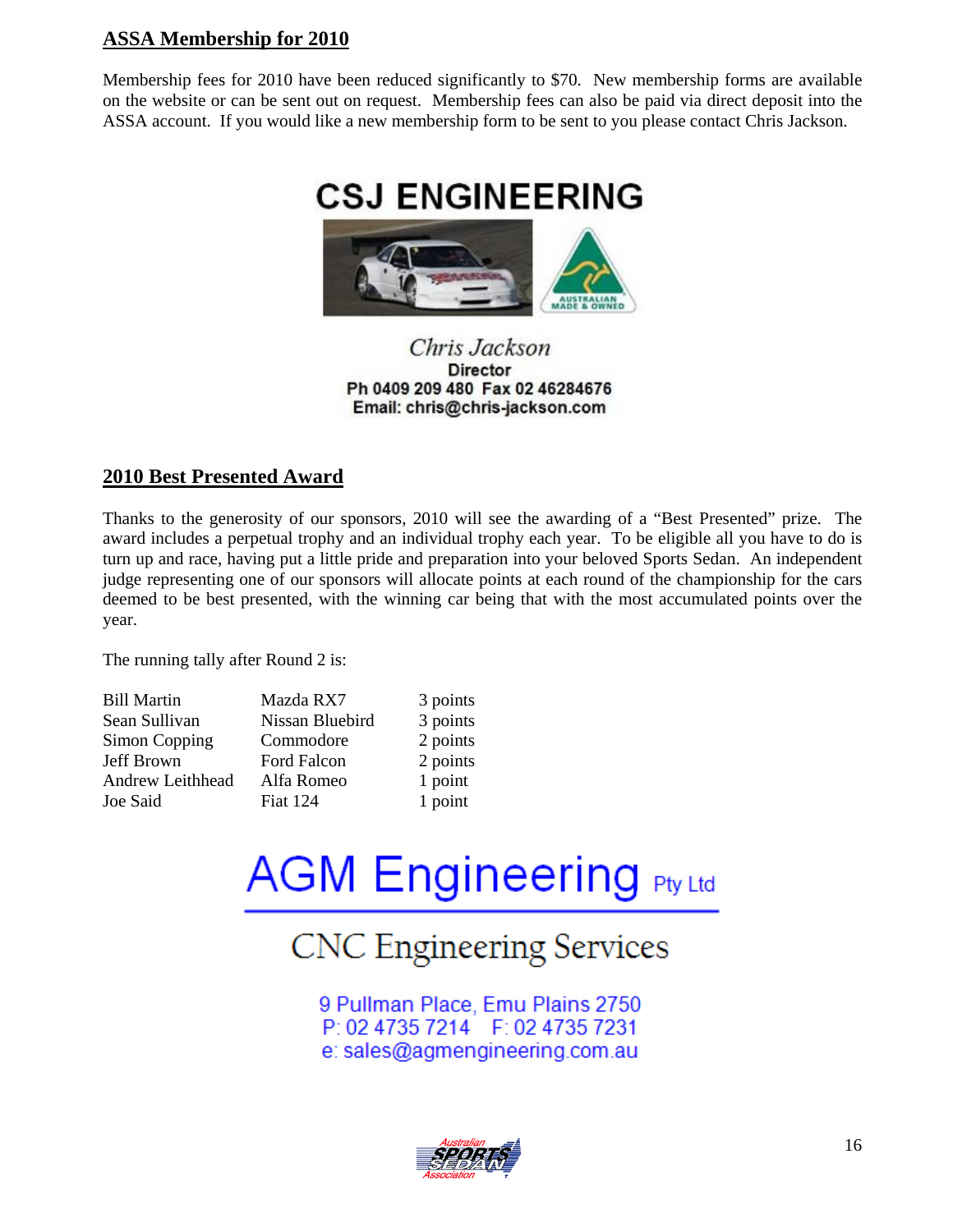#### **Used Tyre Register**

Some of the front running drivers change tyres fairly frequently, and the tyres they are removing still have quite good, usable rubber for the rest of us to take advantage of by purchasing them used for a cheaper price than new tyres. If you have used tyres that you'd like to advertise in the register please send the details to Andrew McKellar, including tyre sizes, number of tyres and the price you want for them. Likewise if you are looking for tyres send the details of what size you are looking for and your request will be included in the register.

This should be a good way for all of us to save a bit of money, so take advantage of the offer when you can.

No Used Tyre Register entries for this newsletter.

#### **Classifieds Section**

If you have anything you want to buy, sell or trade send the details to Andrew McKellar for inclusion in the classifieds.

#### **1984 Toyota Supra For Sale**

Original condition MA61 Celica/Supra. Original paint, great condition interior, digital dash. The Momo steering wheel and Pioneer head deck are the only non-original items on this car. Very low KM for a car that is now 26 years old. The car is A1 condition mechanically with new clutch, brakes, tyres, dampers, hoses, fluids, plugs, etc. Regularly serviced and very well looked after car, and an awesome thing to drive. Registered until August, 2010.

![](_page_16_Picture_8.jpeg)

Contact Andrew on 0430 717 622

![](_page_16_Picture_10.jpeg)